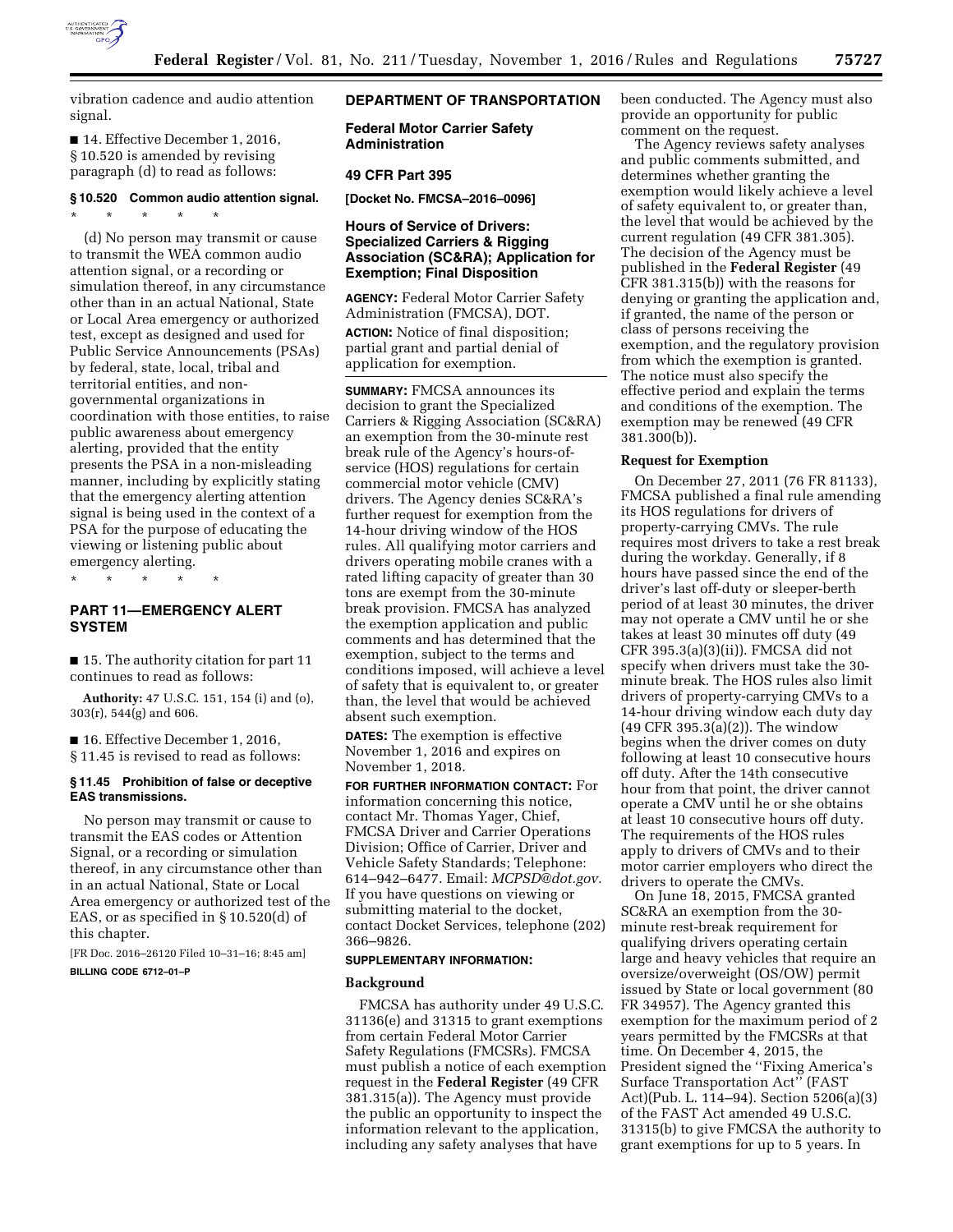addition section 5206(b)(2)(A) extended any HOS exemption in effect on the date of enactment for a period of 5 years from the date it was issued. While that provision automatically extended SC&RA's June 2015 exemption for drivers of vehicles requiring an oversize/overweight permit, FMCSA is using its authority under 49 U.S.C. 31315(b)(2)(1) to issue the exemption from the 30-minute break requirement for mobile crane operators for 2 years from the date of this notice.

SC&RA advises that there are approximately 85,000 trained and certified mobile crane operators in the United States, and, of these, approximately 65,000 operate cranes with a lifting capacity over 30 tons. While some of these cranes require a permit due to their size or weight, others do not. SC&RA seeks an exemption from the 14-hour rule and the requirement for a 30-minute break for drivers operating mobile cranes with a rated lifting capacity of greater than 30 tons. SC&RA states that the HOS rules create complications because it is difficult to find suitable parking when crane drivers are required to go off duty. SC&RA cites data indicating that there is a shortage of parking places for CMVs in the United States and notes ongoing Federal and State efforts to address this problem. Parking for cranes is even more limited because of their size. SC&RA asserts that these two HOS rules often require crane drivers to stop operating a CMV to avoid violating their provisions. The result is that cranes are often parked on the shoulder of public roads. SC&RA states the width of some cranes means they cannot be parked entirely off the travel lanes, creating a safety hazard for their own drivers and others.

SC&RA describes the unpredictable nature of the typical workday of a crane operator. It lists a variety of variables that can complicate the scheduling of operations, including delays waiting for the item to be lifted to arrive at the work site or to be rigged for lifting. Unexpected inclement weather can also trigger delays. SC&RA asserts that the primary result is that the workday may be extended unexpectedly. Thus, timing a crane's movement from the worksite and onto public roads at the end of the day is highly problematic. It notes that State and local restrictions limit the hours of the day, and sometimes the days of the week, that cranes may move on public roads. In addition, the movement of cranes may require a pilot car, the display of signs and lights, and even a police escort. Cranes normally move much slower than the posted

speed limit, and are highly susceptible to weather and traffic conditions.

SC&RA does not foresee any negative impact to safety from the requested exemption. It believes that granting the exemption would have a favorable impact on overall safety by reducing the frequency of cranes being parked along public roads. It points out that its members generally drive a crane less than 2 hours a day and have low crash rates.

#### **Public Comments**

FMCSA published the SC&RA exemption application for comment on March 16, 2016 (81 FR 14052). The Agency received 13 comments, most supporting the exemption. These commenters asserted that crane operators actually drive very little on public roads, and thus are less likely to suffer from driving fatigue than longhaul CMV drivers. Commenters also described the typical duty day of crane operators at the work site, and pointed out that there are substantial periods when they have to wait for others to complete preparations for the lift. These commenters also described the relatively short distances cranes are driven on public roads at the beginning and end of the day. NationsBuilders Insurance Services, Inc. commented that the drive unit of a crane generally logs only 60,000 miles in 9 years.

Commenters opposing the exemption suggest that motor carriers could avoid or ameliorate their scheduling difficulties by employing a second crane driver. Advocates for Highway and Auto Safety (Advocates) found the application for exemption fatally deficient because it ''fails to include any analysis of the safety impacts of the requested exemption.'' Advocates also stated that SC&RA ignored the requirement that it ''carefully review the regulation to determine whether there are any practical alternatives already available'' that would allow it to conduct its operations and comply with the HOS rules. Advocates also believes that SC&RA carriers could overcome the numerous variables affecting these operations by stronger management of their CMV fleets.

## **FMCSA Decision**

FMCSA has evaluated SC&RA's application and the public comments and has decided to grant an exemption from the 30-minute rule but to deny an exemption from the 14-hour rule. The Agency believes that the exempt crane drivers will likely achieve a level of safety that is equivalent to or greater than, the level of safety achieved without the exemption [49 CFR

381.305(a)]. The schedules of these CMV drivers are characterized by daytime hours, low-stress periods of waiting during the workday, and very limited hours of actual driving on public roads. In addition, these loads are sometimes escorted by other vehicles and operate at low speeds.

The unpredictable workday of a mobile-crane operator, with its frequent interruptions and down time, reduces the risk of cumulative fatigue and thus the urgency of a 30-minute break. Providing an exemption from the break will also reduce the number of situations where a crane operator has to park at roadside midway through a move between job sites in order to comply with the 30-minute break rule. The Agency is concerned with parking shortages, especially for very large vehicles. It is highly undesirable to have cranes parked on the shoulders of highways, much less extending into the travel lanes. No matter how well marked, trucks parked at roadside, especially at night, are too easily mistaken for moving vehicles and struck at full speed, with serious consequences.

However, the Agency is not granting exemption from the 14-hour rule. The absence of this limit would allow drivers to operate without any restriction on the length of their duty day. The risk that safety would deteriorate in the absence of this requirement is high. While we agree that the 30-minute break rule is unnecessarily restrictive for operators of large mobile cranes, the 14-hour window is far less restrictive. It is a critical factor in containing fatigue that might otherwise develop. The 14-hour rule is a limit that should be built into the planning of mobile crane operations.

For these reasons, the Agency grants an exemption from the 30-minute restbreak requirement, subject to the terms and conditions in this **Federal Register**  notice, but denies an exemption from the 14-hour rule.

#### **Terms of the Exemption**

1. All motor carriers and drivers operating mobile cranes with a rated lifting capacity of greater than 30 tons are exempt from the 30-minute break requirement of 49 CFR 395.3(a)(3)(ii). The lifting capacity of the crane must be displayed on a manufacturer's certification plate on the crane or in manufacturer's documentation carried on the vehicle.

2. Drivers must have a copy of this exemption document in their possession while operating under the terms of the exemption. The exemption document